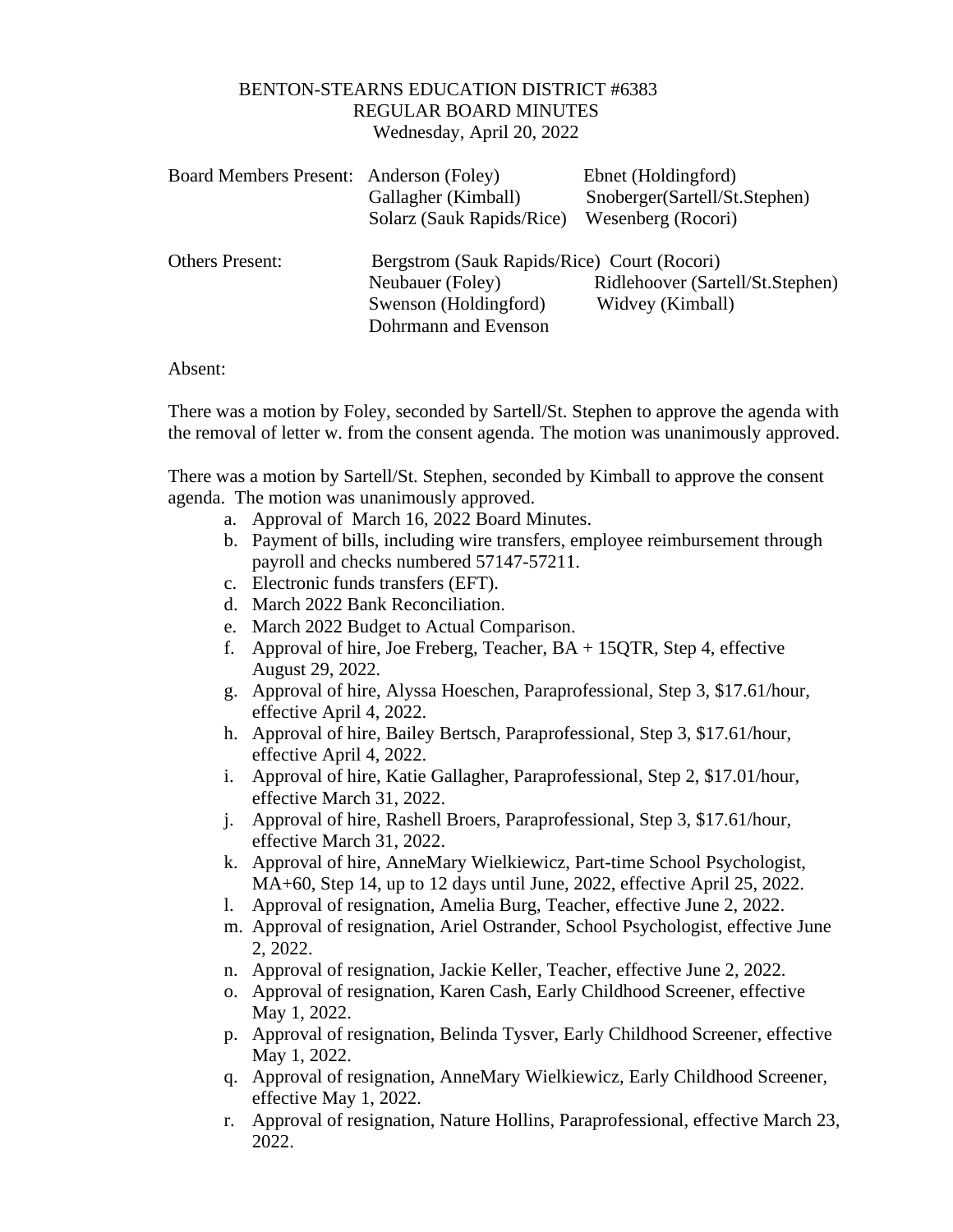- s. Approval of resignation, Tracy Ernesti, Paraprofessional, effective March 29, 2022.
- t. Approval of resignation, Emily Johannes, School Social Worker, effective June 2, 2022.
- u. Approval of resignation due to retirement, Jim Brouns, Custodian, effective June 15, 2022.
- v. Approval of leave of absence, Kim Luzier, School Psychologist, April 25, 2022 to June 2, 2022.
- w. Approval of request for reduction in assignment from 1.0 FTE to .8 FTE contingent upon successful hire of qualified candidate, DeAnna Eral Dunsmoor, Physical Therapist, effective August 29, 2022.

Member Snoberger (Sartell/St. Stephen) introduced the following resolution and moved its adoption:

RESOLUTION NON-RENEWING A PROBATIONARY TEACHER WHEREAS, Minnesota Statutes section 122A.40, subdivision 5, states that the first three consecutive years of a teacher's first teaching experience in Minnesota in a single district is deemed to be probationary period of employment, and that the probationary period in each district in which the teacher is thereafter employed shall be one year:

WHEREAS, Minnesota Statutes section 122A.40, subdivision 5, further states that any annual contract with a probationary teacher may or may not be renewed as the school board shall see fit, provided that the board gives the teacher written notice of the nonrenewal before July 1: and

WHEREAS, the following teachers are in a probationary period of employment with Independent School District No. 6383: Tom Howard

NOW, THEREFORE, BE IT RESOLVED by the School Board of Independent School District No. 6383 as follows

- A. Pursuant to Minnesota Statutes section 122A.40, subdivision 5, the School Board hereby declines to renew the annual teaching contract of the following probationary teacher(s) effective at the end of this school year: Tom Howard
- B. As a result of this action, the District's employment relationship with the named teacher(s) will terminate effective June 30, 2022.C.
- C. The School Board has reviewed and hereby approves the written notice of nonrenewal for the affected teacher(s). The School Board Chair is directed to sign the written notice(s) on behalf of the School Board. The reasons for non-renewal are classified as private personnel data under the Minnesota Government Data Practices Act, unless the non-renewal represents the final disposition of disciplinary action.
- D. The Executive Director, or a designee, is directed to serve the affected teacher(s) with a copy of this Resolution and the approved written notice for that teacher before July 1. If possible, the notice(s) should be hand delivered.

The motion for the adoption of the forgoing resolution was duly seconded by Wesenberg (Rocori), Ebnet (Holdingford), Gallagher (Kimball), Anderson (Foley) and Solarz (Sauk Rapids/Rice) And the following voted against the same: None

Whereupon said resolution was declared duly passed and adopted.